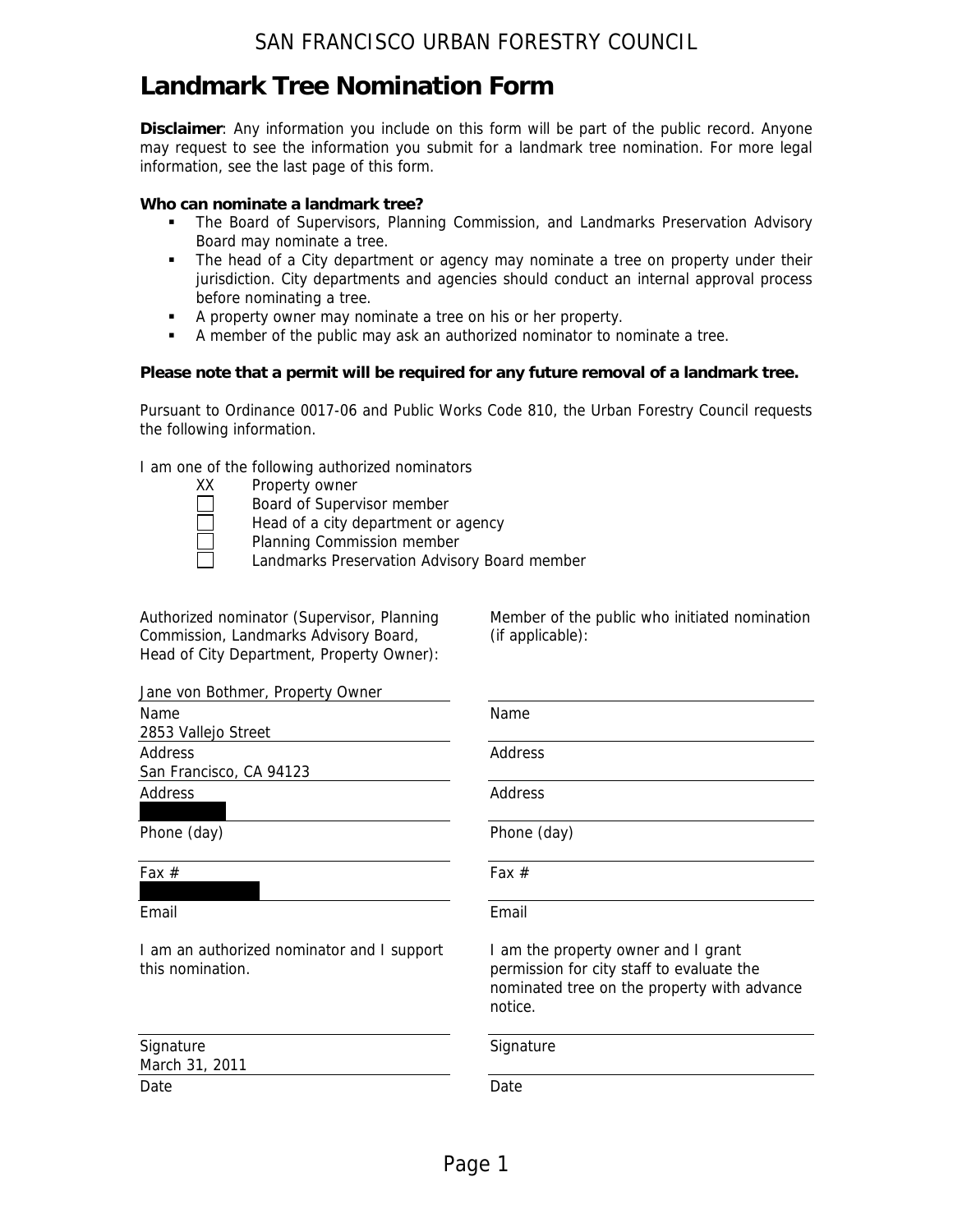The Urban Forestry Council will use the following criteria to evaluate each potential landmark tree. If you need more space to describe the tree, please attach additional sheets.

## TREE DESCRIPTION

Tree name (species and common name): Acacia melanoxylon, Blackwood Acacia Number of trees: 1

Street address: 2853 Vallejo Street, San Francisco, CA 94123

| Location of Tree:                                                              |                                              | Public right-of-way $\Box$ Public lands $\Box$ Not sure<br>Other: when the contract of the contract of the contract of the contract of the contract of the contract of the contract of the contract of the contract of the contract of the contract of the contract of the contract of th |  | Front yard XX Rear yard Side yard Corner-side yard                      |
|--------------------------------------------------------------------------------|----------------------------------------------|-------------------------------------------------------------------------------------------------------------------------------------------------------------------------------------------------------------------------------------------------------------------------------------------|--|-------------------------------------------------------------------------|
|                                                                                |                                              |                                                                                                                                                                                                                                                                                           |  |                                                                         |
| If the tree which extends beyond multiple properties:                          |                                              |                                                                                                                                                                                                                                                                                           |  |                                                                         |
|                                                                                | Which part of the tree does so?              |                                                                                                                                                                                                                                                                                           |  |                                                                         |
|                                                                                | $\Box$ Trunk                                 |                                                                                                                                                                                                                                                                                           |  | XX Canopy (extends partially over Sam Husbands' property at             |
|                                                                                | 2841 Vallejo Street, San Francisco, CA 94123 |                                                                                                                                                                                                                                                                                           |  |                                                                         |
|                                                                                | Where in the neighboring area?               |                                                                                                                                                                                                                                                                                           |  |                                                                         |
|                                                                                |                                              |                                                                                                                                                                                                                                                                                           |  | $\Box$ Front yard XX Rear yard $\Box$ Side yard $\Box$ Corner-side yard |
| GPS units (OPTIONAL):                                                          |                                              |                                                                                                                                                                                                                                                                                           |  |                                                                         |
|                                                                                |                                              |                                                                                                                                                                                                                                                                                           |  |                                                                         |
| Height                                                                         |                                              | 70 feet                                                                                                                                                                                                                                                                                   |  |                                                                         |
| Average canopy width<br>Distance from one edge to opposite edge of tree canopy |                                              | 58 feet                                                                                                                                                                                                                                                                                   |  |                                                                         |
| Circumference at chest level 120 inches                                        |                                              | Distance around trunk at 4.5 ft off the ground. http://www.isa-arbor.com/publications/tree-ord/heritage.aspx                                                                                                                                                                              |  |                                                                         |
| Circumference at ground level                                                  |                                              | 150 inches                                                                                                                                                                                                                                                                                |  |                                                                         |

Distance around trunk on the ground where the trunk meets the soil.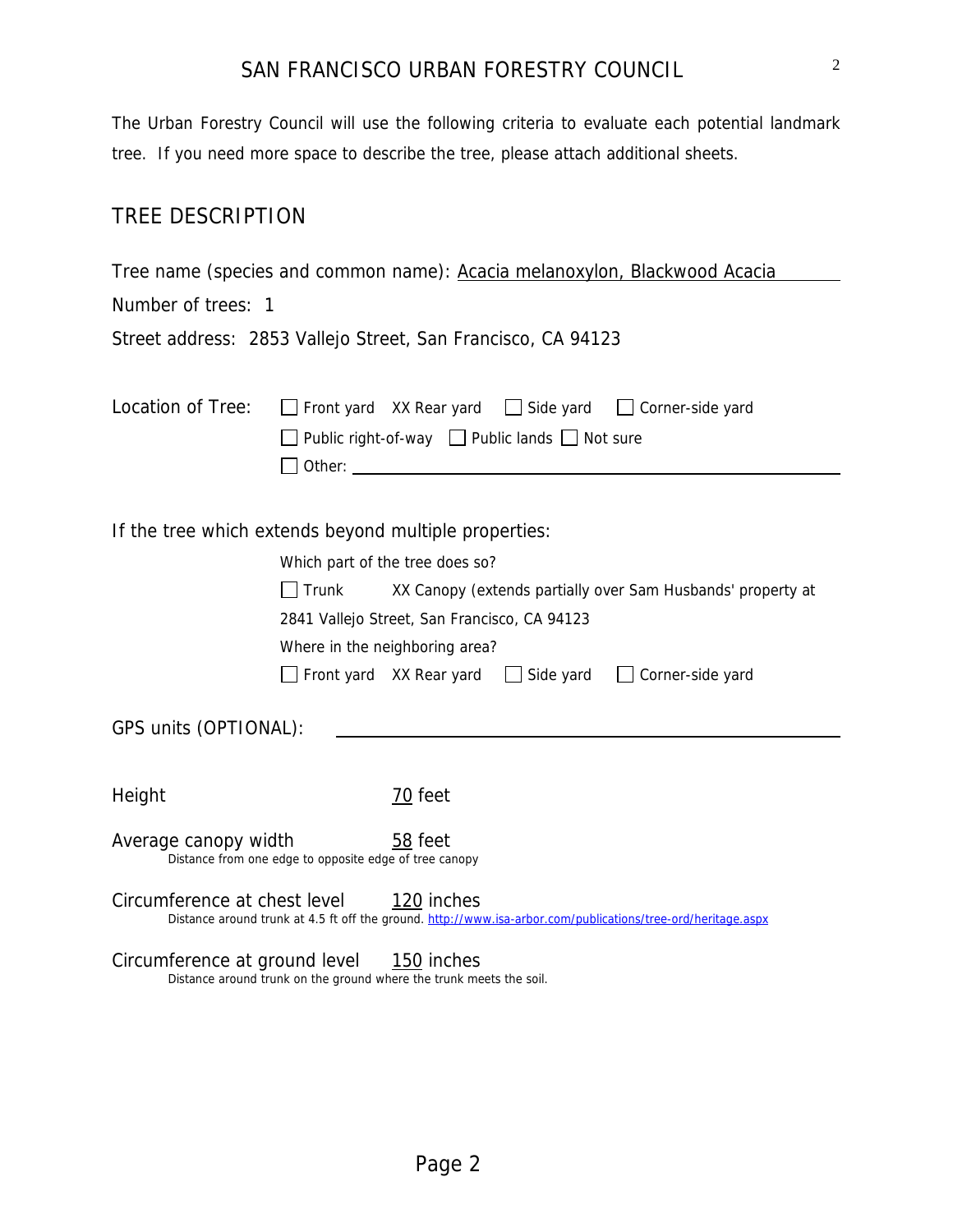## **Rarity**

**Rarity**: Rare Loncommon XX\_Common 20ther Unusual species in San Francisco or other geographic regions.

Comment: This superb Acacia melanoxylon is on the Gold Coast of Pacific Heights, and was likely planted when the house was built in 1925 by George Adrian Applegarth's team. Applegarth studied under Bernard Maybeck, and is the famed architect of the California Legion of Honor and The Spreckels Mansion at 2080 Washington (now home to Danielle Steel, the world's 8th best selling author). Applegarth built 2853 Vallejo Street in 1925, and centered this unique Italian villa around a lush garden, anchored by the acacia tree. The acacia tree is the focal point of this double-lot garden, and Applegarth's architecturally-significant villa is focused around this garden.

In 2004, Sotheby's magazine wrote the attached article on the bird-scaping that was done for this garden, and the wild parrots of Telegraph Hill, hummingbirds, and other species are frequent visitors. In 2004, the acacia was registered in California's Register of Big Trees by Art Cowley, California's Big Tree Coordinator, but was misidentified as a Golden Wattle. A photo of Art's wife (and the property owner's mother) is posted on this registry at http://www.ufei.org/bigtrees/bigtreelist.lasso

In 2011, two Bay Area Certified Arborists (Roy Leggitt and Ian Butler) recommended applying for Landmark Tree status for this magnificent acacia.

## **Physical**

**Size**: XX Large **Medium** Small Notable size compared to other trees of the same species in San Francisco.

Comment: This very large tree is a statement unto itself. It is majestic, bold, and a true anchor to a beautiful villa. It is surrounded by a number of other trees, including three majestic redwood trees.

**Age**: Significantly advanced age for the species. The acacia was likely established in the original garden designed by the noted George Adrian Applegarth's team. The house was built in 1925, and this tree was likely installed shortly thereafter.

**Distinguished form:** XX Yes \_\_\_\_No

Tree is an example of good form for its species, has a majestic quality or otherwise unique structure.

Describe: Upon viewing the garden, with the tree as the main focal point, Melissa Barber (the wife of then Sotheby's President Patrick Barber) said repeatedly "I had no idea... I had no idea... I had no idea). The tree commands this type of response.

Tree condition: XX Good \_\_\_Poor \_\_\_\_Hazard Consider overall tree health and structure, and whether or not tree poses a hazard

Describe: The tree has been maintained by Tim Lockfeld, Certified Arborist. Two other arborists, Roy Leggitt (in 2005 and 2011) and Ian Butler (in 2006), have also assessed the tree's health. Although the tree was topped many years ago, adaptive limb structure is now reasonably structurally sound and stable. Foliage health is good. No evidence of decay was found.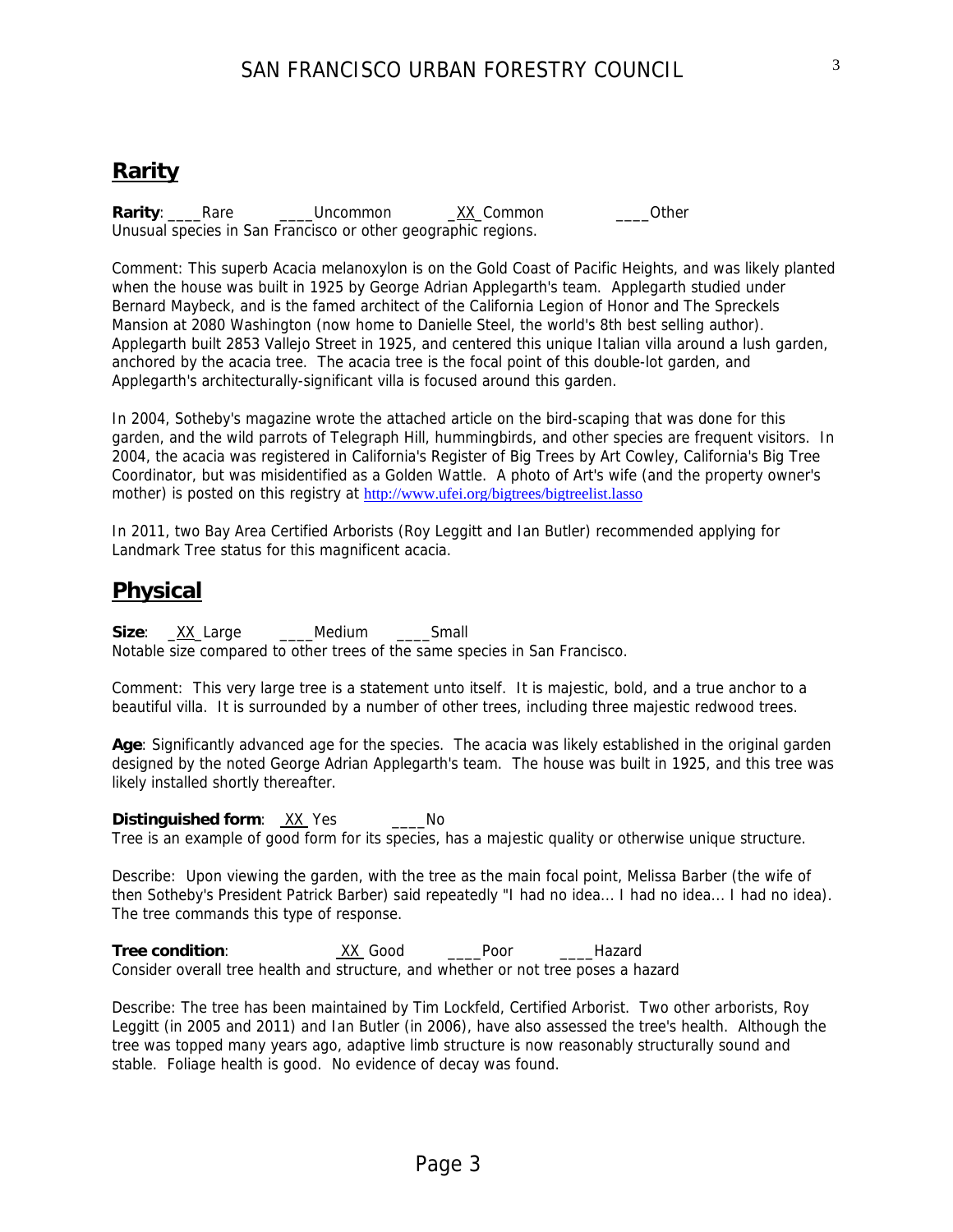# **Historical**

Historical Association: <u>XX</u>\_Yes \_\_\_\_ None apparent Related to a historic or cultural building, site, street, person, event, etc.

Describe nature of appreciation: George Adrian Applegarth likely supervised the installation of the tree as well as designed the overall garden at 2853 Vallejo Street in San Francisco. This type of double lot, with a total of 40 trees on the property, is unique to San Francisco. The property is an Italian villa located within an urban city.

**Profiled in a publication or other media:** \_XX\_Yes \_\_\_\_Unknown Tree has received coverage in print, internet, video media, etc. See attached documentation.

Describe coverage: Sotheby's Magazine profiled the garden in 2004. (Also, the producers of the Bachelor were in talks with the new owners to film the series at 2853 Vallejo in 2004 because of their interest in the unique nature of the villa's garden, but they decided to film that episode in Paris. The Japanese Embassy also requested to use the property when their Embassy was being remodeled, but the new owners declined due to their own need to access the property from time to time. The new owners moved in shortly thereafter in 2005.

## **Environmental**

**Prominent landscape feature**: \_XX\_Yes \_\_\_\_No A striking and outstanding natural feature.

Describe, attach photo if possible: Absolutely. This tree must be seen to be believed. Truly unique. The tree dominates this properties landscape, and the top of the tree is visible from the street.

**Low tree density**: \_\_\_\_Low \_XX\_Moderate \_\_\_\_High

Tree exists in a neighborhood with very few trees.

Describe: The tree is located one block from the Presidio, so there are a number of trees in the neighborhood.

**Interdependent group of trees:** \_\_XX\_Yes \_\_\_\_\_No

This tree in an integral member of a group of trees and removing it may have an adverse impact on adjacent trees.

Describe: Absolutely. This tree has been in place for over 85 years, and is an integral part of the habitat. The adjacent coast redwood trees are dependent on the wind protection afforded by the blackwood acacia.

**Visible or Accessible from public right-of-way:** \_\_\_XX\_Yes \_\_\_\_\_\_\_No High visibility and/or accessibility from public property. Describe: The top of this tree can be viewed from the street level.

**High traffic area:** \_\_\_\_Yes \_\_\_\_XX\_No Tree is located in an area that has a high volume of vehicle, pedestrian or bike traffic and has a potential traffic calming effect. Describe.

**Important wildlife habitat**: \_XX\_Yes \_\_\_\_No Species has a known relationship with a particular local wildlife species or it provides food, shelter, or nesting to specific known wildlife individuals. A number of birds can be seen in the tree throughout the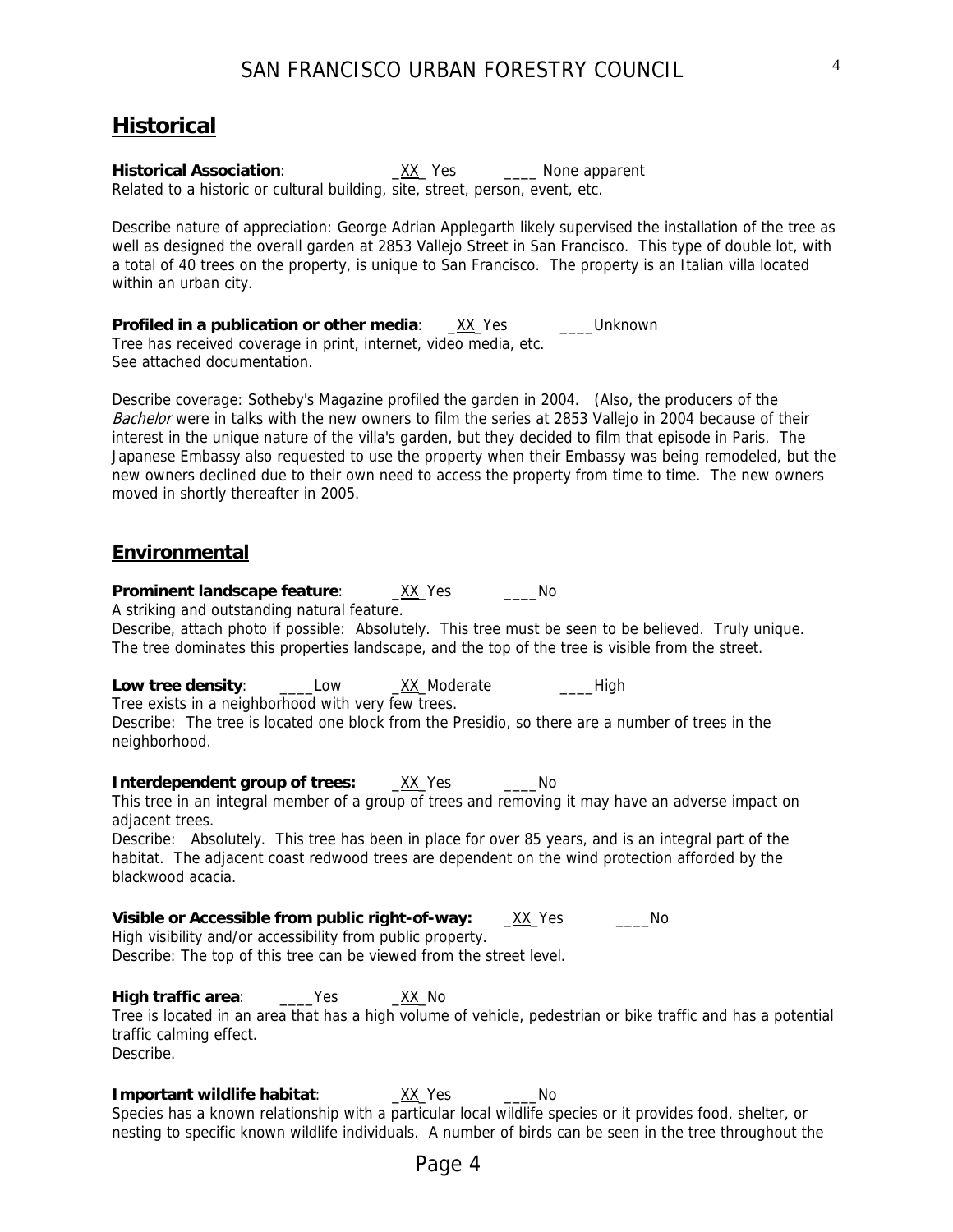day. Owners have a number of videos, where they are filming other events, and the Wild Parrots of Telegraph Hill are in the tree.

**Erosion control:** XX Yes No

Tree prevents soil erosion.

Describe: This wonderful tree has an incredible ability to absorb water. Within an hour after the tremendous storms of March 2011, there is no visible water on the owner's property... the tree has absorbed it all. There is no mud run off either. This tree is located in the upper part of the rear yard that is sloping. The root structure of this tree extends throughout this part of the garden to stabilize the soil.

## **Wind or sound barrier:**  $\quad$  XX Yes \_\_\_\_\_\_\_\_No

Tree reduces wind speed or mitigates undesirable noise.

Describe: This area is prone to prevailing winds from the west and northwest, particularly during the summer months, and this tree buffers those winds. The tree is an evergreen species and is very large, and thereby provides significant sound absorption at all times.

## **Cultural**

**Neighborhood appreciation:**  $\forall$ XX Yes Mone apparent Multiple indicators such as letters of support, petition, outdoor gatherings, celebrations adjacent or related to tree, etc. Attach documentation:

Describe: Property owners on the last two blocks of Vallejo and near the Presidio value our tree-lined neighborhood. We have a unique neighborhood, in that we are in a city, but it truly is a wonderful respite for the neighbors and visiting community (many come enjoy the Lyon Street Steps, located just a block away).

**Cultural appreciation:**  $\qquad \qquad \qquad \qquad \qquad \text{Yes} \qquad \qquad \text{XX}$  None apparent Particular value to certain cultural or ethnic groups in the city. Describe nature of appreciation: All cultures can enjoy the beauty and majesty of this grand dame.

**Planting contributes to neighborhood character:** \_XX\_Yes \_\_\_\_\_\_\_No

Tree contributes significantly to, or represents, neighborhood aesthetic. Describe contribution: This tree-lined neighborhood appreciates the value of a tree as part of the overall beauty of the neighborhood. There are a number of gorgeous trees in this neighborhood, and this tree is unique in that it is the focal point of a double-lot villa, in a truly unique garden in one of San Francisco's loveliest neighborhoods.

**Profiled in a publication or other media:** XX Yes **Winknown** Tree has received coverage in print, internet, video media, etc. **Attach documentation** if appropriate. Describe coverage: Yes, see above.

## **Prominent landscape feature**: \_XX\_Yes \_\_\_\_No

A striking and outstanding natural feature.

Describe, attach photo if possible: This gorgeous acacia is THE focal point of George Adrian Applegarth's villa. The entire villa was centered around the garden, and this acacia tree is the focal point of the garden. In 2011, two Bay Area Certified Arborists have recommended applying for Landmark Status (Ian Butler and Roy Leggitt).